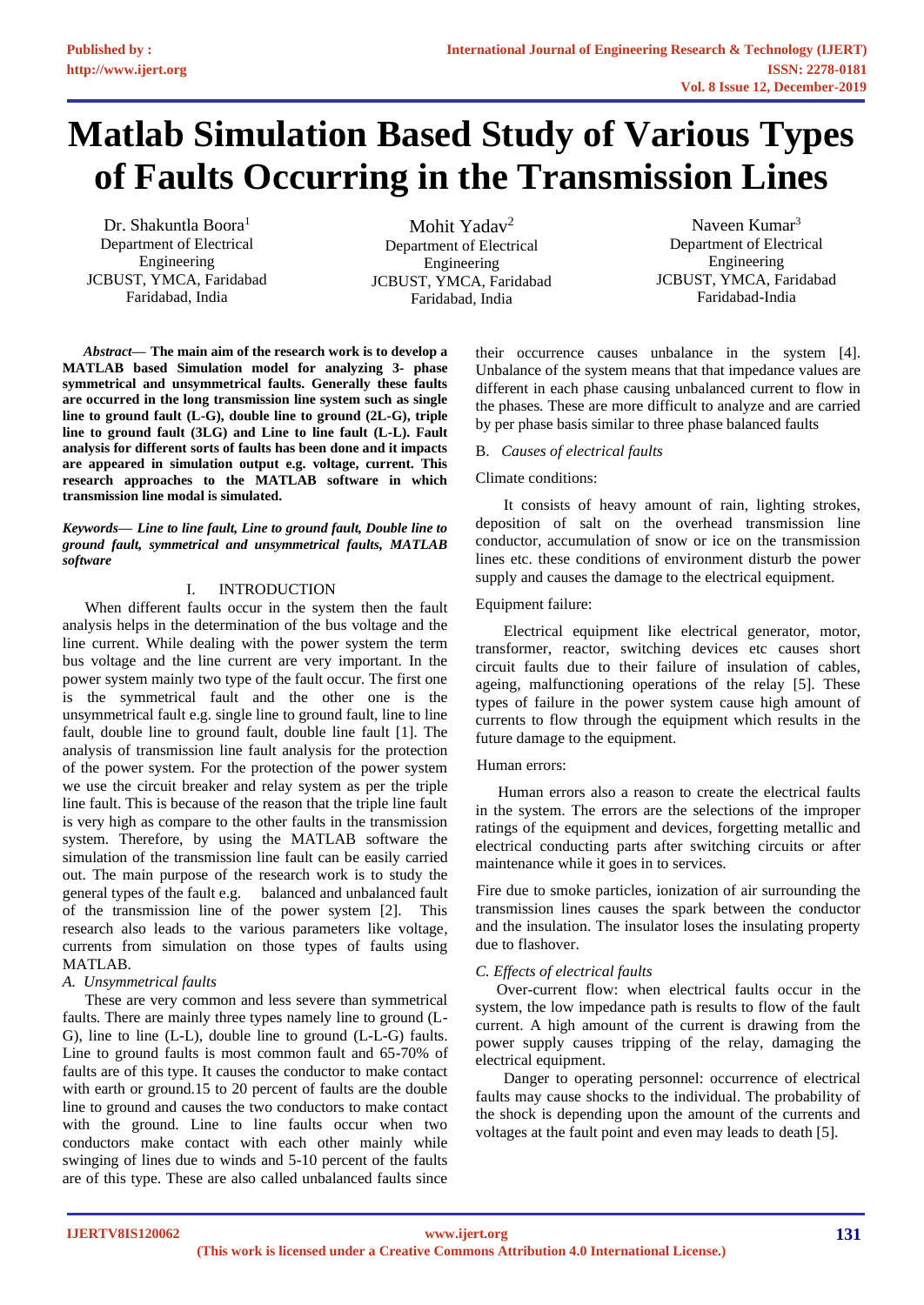Equipment loss: due to high amount of current flow in the line during the faults, the components of the electrical systems may burn which results in the loss of the electrical equipment. Sometimes fire also produces which completely burnt the devices.

## *D. MATLAB software*

MATLAB is a language that is developed by Mathworks. It starts in the form of a matrix programming language where the programming for linear algebra is quite simple [6]. This software is too advantageous because the graphical mode of representing a result is the most effective means of conveying the points of study. Since MATLAB is the interpreting language, programs in this language can be easily written and modified in integrated environment.

# II. CIRCUIT AND DESCRIPTION

The implementation of the simulation of various faults deals with simulation model made in the MATLAB software using Sim Power System is represented in Fig. 1. The circuit consists of two three phase sources, two three-phase transformers and a three-phase load. The rating of various components i.e. three-phase sources, three-phase transformers, three-phase load, various lengths of the transmission line for the simulation study should be selected carefully [3]. A discrete powergui with sampling time Ts=3e-05s is used for the simulation study under various fault conditions.



Fig.1 Representation of Transmission line model for fault analysis

## III. SIMULATION RESULTS

## *3.1 Under healthy system*

When system is healthy i.e. no fault is occurring in any line then all the three phases consists of sinusoidal voltage (10 kV) and sinusoidal currents (20 A) in all the three phases. Fig. 2 and Fig. 3 shows the voltage and current waveforms of a healthy system respectively. All the three phases are balanced.





*3.2 Effect of Symmetrical Fault on Voltage and Current (Load Side)*

## *3.2.1 Triple line fault*

Fig. 4 and Fig. 5 shows the voltage waveforms and current waveforms of a system when there is a triple line fault occurring in the network. These figures shows that at the time when fault occur at 0.0166 sec, the voltages of all the phases are suddenly drop down to zero and current in the system rise huge with a spike of 43A. When the fault is cleared at 0.15 sec, then the system becomes stable and both the voltage and the currents reach to the initial values.



Fig.4. Voltage waveforms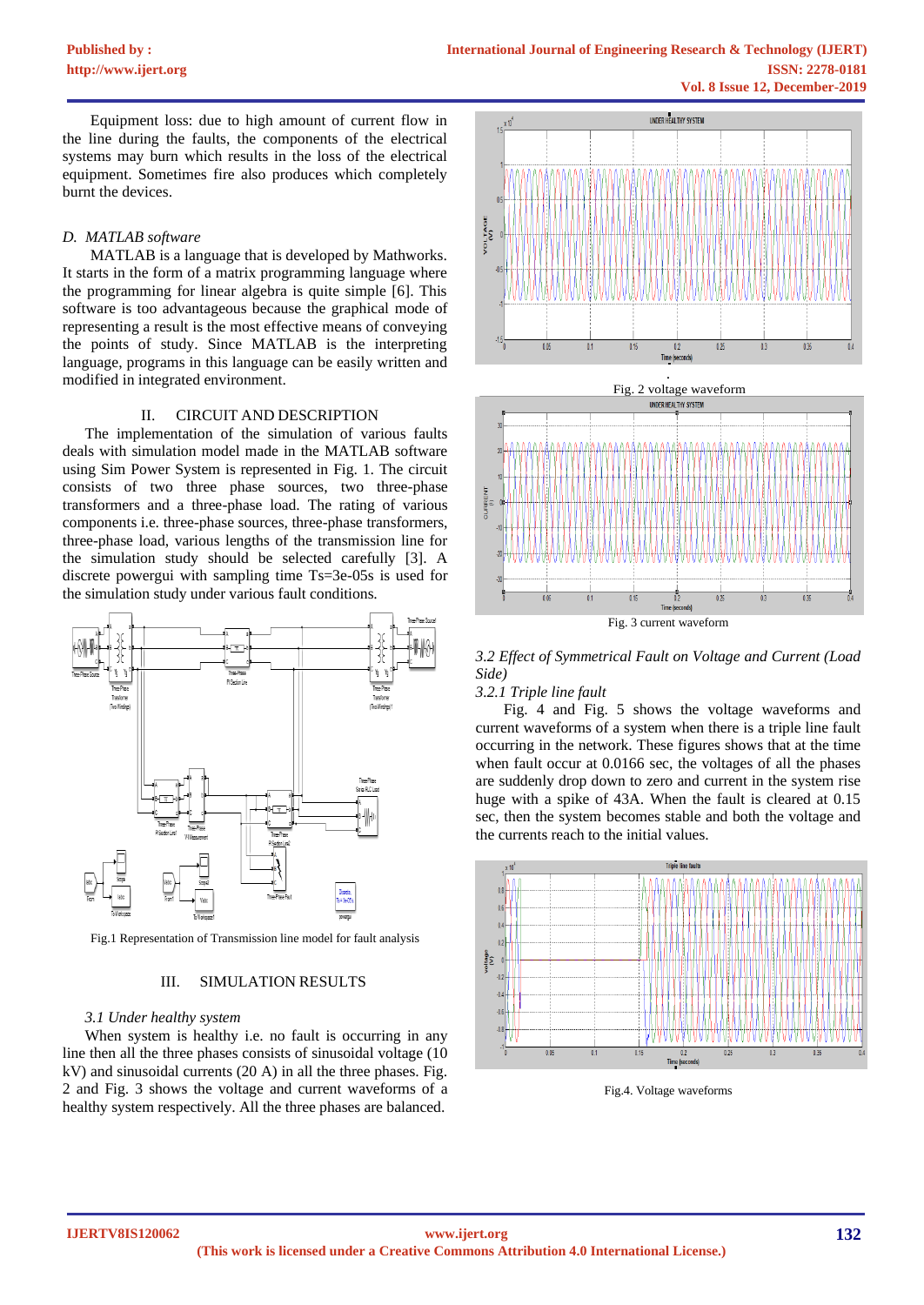

*3.3 Effect of Unsymmetrical Faults on Voltage and Current (Load Side)*

## *3.3.1 Single line to ground fault*

When single line to ground fault occurs then only voltage of one phase drop down to zero and the other phases voltages disturbs momentarily due to disturbance in the system as shown in Fig. 6. The current is disturbing only of that phase on which fault occur and the other phases current are same as their initial value as shown in Fig. 7



Fig. 6 voltage waveforms



Fig .7 current waveforms

## *3.3.2 Double line to ground fault*

Double line to ground fault is occurred and the voltage waveforms are shown in Fig. 8 and Fig. 9 respectively. In these figures, voltage of two phases is zero and the amount of current is increases.



Fig. 8. voltage waveforms



Fig. 9 current waveforms

## *3.3.3 Line to line fault*

The last fault is line to line fault and Fig. 10 shows the voltage waveform when this fault is occurred. The voltages of the faulted phases are not drop to zero but decreases as there is no ground. Fig. 11 shows the current waveform of line to line fault.



Fig.10 voltage waveforms